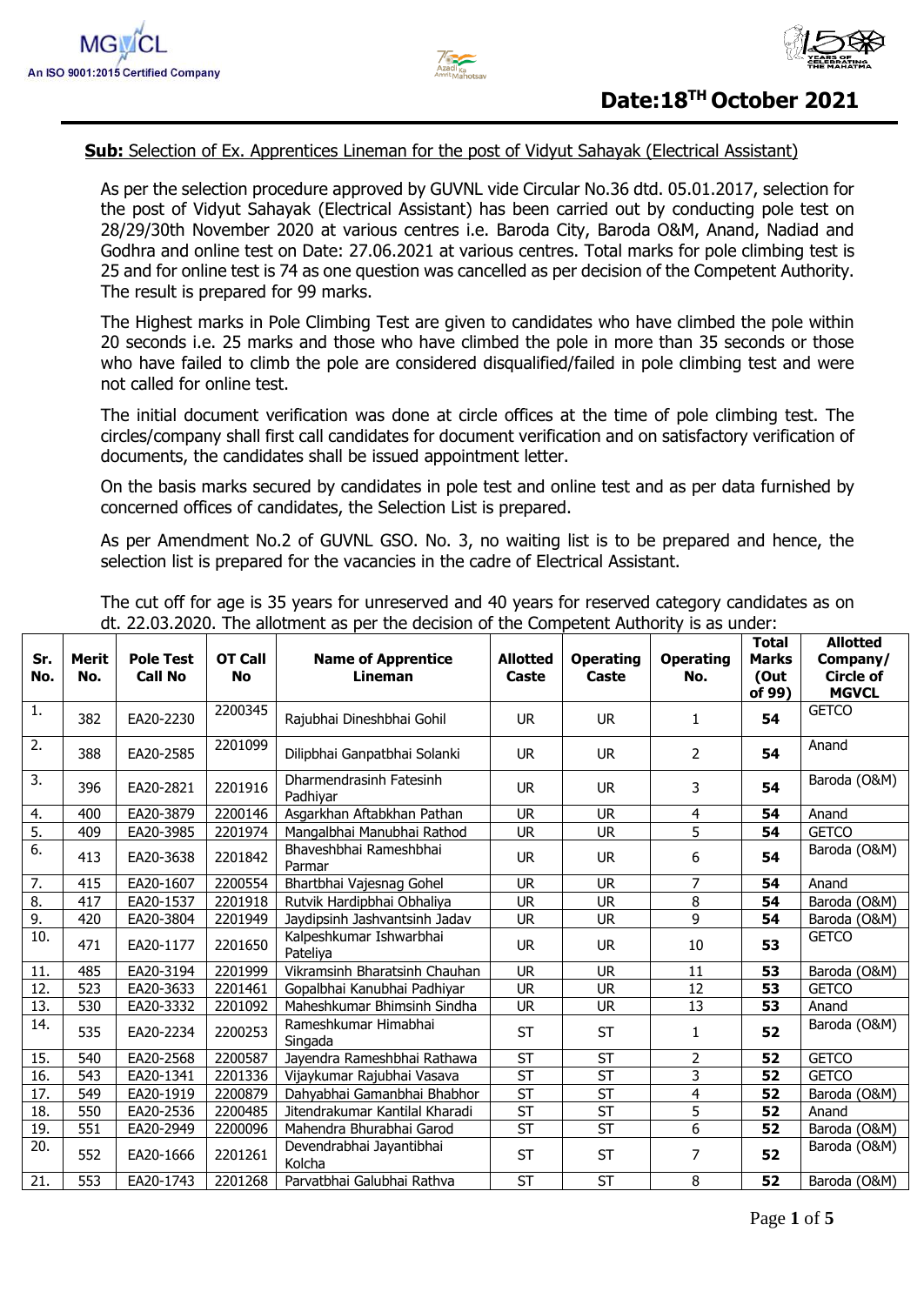



## **Sub:** Selection of Ex. Apprentices Lineman for the post of Vidyut Sahayak (Electrical Assistant)

| Sr.<br>No.        | <b>Merit</b><br>No. | <b>Pole Test</b><br><b>Call No</b> | <b>OT Call</b><br><b>No</b> | <b>Name of Apprentice</b><br>Lineman                           | <b>Allotted</b><br>Caste | <b>Operating</b><br>Caste | <b>Operating</b><br>No. | <b>Total</b><br><b>Marks</b><br>(Out<br>of 99) | <b>Allotted</b><br>Company/<br><b>Circle of</b><br><b>MGVCL</b> |
|-------------------|---------------------|------------------------------------|-----------------------------|----------------------------------------------------------------|--------------------------|---------------------------|-------------------------|------------------------------------------------|-----------------------------------------------------------------|
| 22.               | 554                 | EA20-1755                          | 2200837                     | Bhagwansinh Lalchandbhai<br>Chauhan                            | ST                       | <b>ST</b>                 | 9                       | 52                                             | Nadiad                                                          |
| 23.               | 564                 | EA20-3237                          | 2200413                     | Viral Bhupendrakumar<br>Upadhyay                               | <b>UR</b>                | <b>UR</b>                 | 14                      | 52                                             | Baroda (O&M)                                                    |
| 24.               | 565                 | EA20-3179                          | 2201004                     | Chimanbhai Nathabhai Garasia                                   | ST(M)                    | <b>UR</b>                 | 15                      | 52                                             | Godhra                                                          |
| 25.               | 566                 | EA20-2311                          | 2200796                     | Dineshbhai Bhavsingbhai<br>Rathva                              | ST(M)                    | <b>UR</b>                 | 16                      | 52                                             | Baroda (O&M)                                                    |
| 26.               | 567                 | EA20-1386                          | 2201221                     | Rajeshbhai Manilalbhai Rathwa                                  | ST(M)                    | <b>UR</b>                 | 17                      | 52                                             | <b>GETCO</b>                                                    |
| 27.               | 568                 | EA20-2578                          | 2201717                     | Jayantibhai Pratapbhai Dhamot                                  | ST(M)                    | <b>UR</b>                 | 18                      | 52                                             | <b>GETCO</b>                                                    |
| 28.               | 573                 | EA20-3225                          | 2200036                     | Lalitkumar Manubhai Parmar                                     | ST(M)                    | <b>UR</b>                 | 19                      | 52                                             | Baroda (O&M)                                                    |
| 29.               | 574                 | EA20-1900                          | 2200873                     | Rajeshbhai Narsinhbhai Rathwa                                  | ST(M)                    | <b>UR</b>                 | 20                      | 52                                             | <b>GETCO</b>                                                    |
| 30.               | 575                 | EA20-3019                          | 2200272                     | Nilesh Natvarlal Patel                                         | <b>UR</b>                | <b>UR</b>                 | 21                      | 52                                             | <b>GETCO</b>                                                    |
| 31.               | 576                 | EA20-2099                          | 2200927                     | Nayneshkumar Janubhai<br>Rathwa                                | ST(M)                    | <b>UR</b>                 | 22                      | 52                                             | <b>GETCO</b>                                                    |
| 32.               | 577                 | EA20-3813                          | 2201624                     | Chimanbhai Khatrabhai Dama                                     | ST(M)                    | <b>UR</b>                 | 23                      | 52                                             | Godhra                                                          |
| 33.               | 578                 | EA20-1481                          | 2200192                     | Dineshbhai Surmabhai Malivad                                   | ST(M)                    | <b>UR</b>                 | 24                      | 52                                             | Baroda (O&M)                                                    |
| 34.               | 579                 | EA20-2669                          | 2200607                     | Prakash Adesingbhai Rathwa                                     | ST(M)                    | <b>UR</b>                 | 25                      | 52                                             | Baroda (O&M)                                                    |
| 35.               | 580                 | EA20-3936                          | 2200949                     | Shailesh Badiyabhai Bhabhor                                    | ST(M)                    | <b>UR</b>                 | 26                      | 52                                             | Baroda (O&M)                                                    |
| $\overline{36}$ . | 582                 | EA20-2231                          | 2200775                     | Shailesh Balshing Rathwa                                       | $\overline{ST}$ (M)      | <b>UR</b>                 | $\overline{27}$         | 52                                             | Baroda (O&M)                                                    |
| 37.               | 583                 | EA20-1233                          | 2201860                     | Mayankkumar Ganeshbhai<br>Patel                                | <b>UR</b>                | <b>UR</b>                 | 28                      | 52                                             | <b>GETCO</b>                                                    |
| 38.               | 584                 | EA20-1870                          | 2201473                     | Nirubhai Jilubhai Sindha                                       | <b>UR</b>                | <b>UR</b>                 | 29                      | 52                                             | Anand                                                           |
| 39.               | 588                 | EA20-3672                          | 2201533                     | Ajitkumar Garvarsinh Nalvaya                                   | ST(M)                    | <b>UR</b>                 | 30                      | 52                                             | <b>GETCO</b>                                                    |
| 40.               | 589                 | EA20-2094                          | 2200924                     | Kaileshkumar Manubhai Mavi                                     | ST(M)                    | <b>UR</b>                 | 31                      | 52                                             | Baroda (O&M)                                                    |
| 41.               | 591                 | EA20-2923                          | 2200665                     | Ishwarbhai Mansingbhai<br>Rathwa                               | ST(M)                    | <b>UR</b>                 | 32                      | 52                                             | Baroda (O&M)                                                    |
| 42.               | 593                 | EA20-2297                          | 2200262                     | Salubhai Parvatbhai Dindor                                     | ST(M)                    | <b>UR</b>                 | 33                      | 52                                             | Baroda (O&M)                                                    |
| 43.               | 597                 | EA20-3145                          | 2201997                     | Jaydeepsinh Vikramsinh Parmar                                  | <b>UR</b>                | <b>UR</b>                 | 34                      | 52                                             | Baroda (O&M)                                                    |
| 44.               | 601                 | EA20-1896                          | 2200872                     | Dipak Naranbhai Tadvi                                          | ST(M)                    | <b>UR</b>                 | 35                      | 52                                             | Baroda (O&M)                                                    |
| 45.               | 602                 | EA20-3526                          | 2201058                     | Ranjitbhai Arjunbhai Rathwa                                    | ST(M)                    | <b>UR</b>                 | 36                      | 52                                             | <b>GETCO</b>                                                    |
| 46.               | 603                 | EA20-1872                          | 2200864                     | Alkeshbhai Kanubhai Dhakiya                                    | <b>ST</b><br>(M)         | <b>UR</b>                 | 37                      | 52                                             | <b>GETCO</b>                                                    |
| 47.               | 604                 | EA20-1467                          | 2201235                     | Mahendra Arjunbhai Rathwa                                      | ST(M)                    | <b>UR</b>                 | 38                      | 52                                             | Anand                                                           |
| 48.<br>49.        | 605<br>607          | EA20-3651<br>EA20-1996             | 2201075<br>2200237          | Nareshbhai Bhaglabhai Rathva<br>Pravinbhai Mangalbhai Pateliya | ST(M)<br><b>UR</b>       | <b>UR</b><br><b>UR</b>    | 39<br>40                | 52<br>$\overline{52}$                          | Anand                                                           |
| 50.               | 611                 | EA20-2943                          | 2201154                     | Rabbaniali Abdulrahim Saiyad                                   | <b>UR</b>                | <b>UR</b>                 | $\overline{41}$         | 52                                             | Anand<br>Anand                                                  |
| 51.               | 614                 | EA20-1352                          | 2201216                     | Ranjitbhai Rajanbhai Tadvi                                     | ST(M)                    | <b>UR</b>                 | $\overline{42}$         | 52                                             | Godhra                                                          |
| 52.               | 618                 | EA20-3897                          | 2200403                     | Naginbhai Madhabhai Tadvi                                      | ST(M)                    | <b>UR</b>                 | 43                      | 52                                             | Godhra                                                          |
| 53.               | 620                 | EA20-2138                          | 2201928                     | Kartikkumar Jayeshbhai Patel                                   | <b>UR</b>                | <b>UR</b>                 | 44                      | 52                                             | <b>GETCO</b>                                                    |
| 54.               | 621                 | EA20-3538                          | 2201441                     | Mahendrasinh Sanabhai Sindha                                   | <b>UR</b>                | <b>UR</b>                 | 45                      | 52                                             | <b>GETCO</b>                                                    |
| 55.               | 625                 | EA20-3421                          | 2201036                     | Sunilkumar Vinubhai Rathva                                     | ST(M)                    | <b>UR</b>                 | 46                      | 52                                             | <b>GETCO</b>                                                    |
| 56.               | 629                 | EA20-3399                          | 2200276                     | Kutbuddin Samsuddin Gohil                                      | <b>UR</b>                | <b>UR</b>                 | 47                      | 52                                             | <b>GETCO</b>                                                    |
| 57.               | 630                 | EA20-3854                          | 2200281                     | Harshkumar Vijaykumar Rajgor                                   | <b>UR</b>                | <b>UR</b>                 | 48                      | 52                                             | <b>GETCO</b>                                                    |
| 58.               | 631                 | EA20-2440                          | 2201690                     | Sagarkumar Rakeshbhai<br>Pandya                                | <b>UR</b>                | <b>UR</b>                 | 49                      | 52                                             | <b>GETCO</b>                                                    |
| 59.               | 632                 | EA20-2148                          | 2200933                     | Pravatsinh Kamlabhai Vasaiya                                   | ST(M)                    | <b>UR</b>                 | 50                      | 52                                             | <b>GETCO</b>                                                    |
| 60.               | 636                 | EA20-2723                          | 2200706                     | Shaileshbhai Gopalbhai<br>Amaliyar                             | ST(M)                    | <b>UR</b>                 | 51                      | 52                                             | <b>GETCO</b>                                                    |
| 61.               | 671                 | EA20-2028                          | 2200909                     | Rajendrakumar Parsingbhai<br>Bhabhor                           | ST(M)                    | <b>UR</b>                 | 52                      | 51                                             | <b>GETCO</b>                                                    |
| 62.               | 672                 | EA20-2856                          | 2200716                     | Parvatsinh Balsinh Taviyad                                     | ST(M)                    | <b>UR</b>                 | 53                      | 51                                             | <b>GETCO</b>                                                    |
| 63.               | 675                 | EA20-2552                          | 2200688                     | Kamleshbhai Bharatsinh Bhura                                   | ST(M)                    | <b>UR</b>                 | 54                      | 51                                             | <b>GETCO</b>                                                    |
| 64.               | 676                 | EA20-3455                          | 2201579                     | Shaileshbhai Jayantibhai<br>Pateliya                           | ST(M)                    | <b>UR</b>                 | 55                      | 51                                             | <b>GETCO</b>                                                    |
| 65.               | 678                 | EA20-1786                          | 2200844                     | Narvatbhai Muljibhai Khant                                     | ST(M)                    | <b>UR</b>                 | 56                      | 51                                             | <b>GETCO</b>                                                    |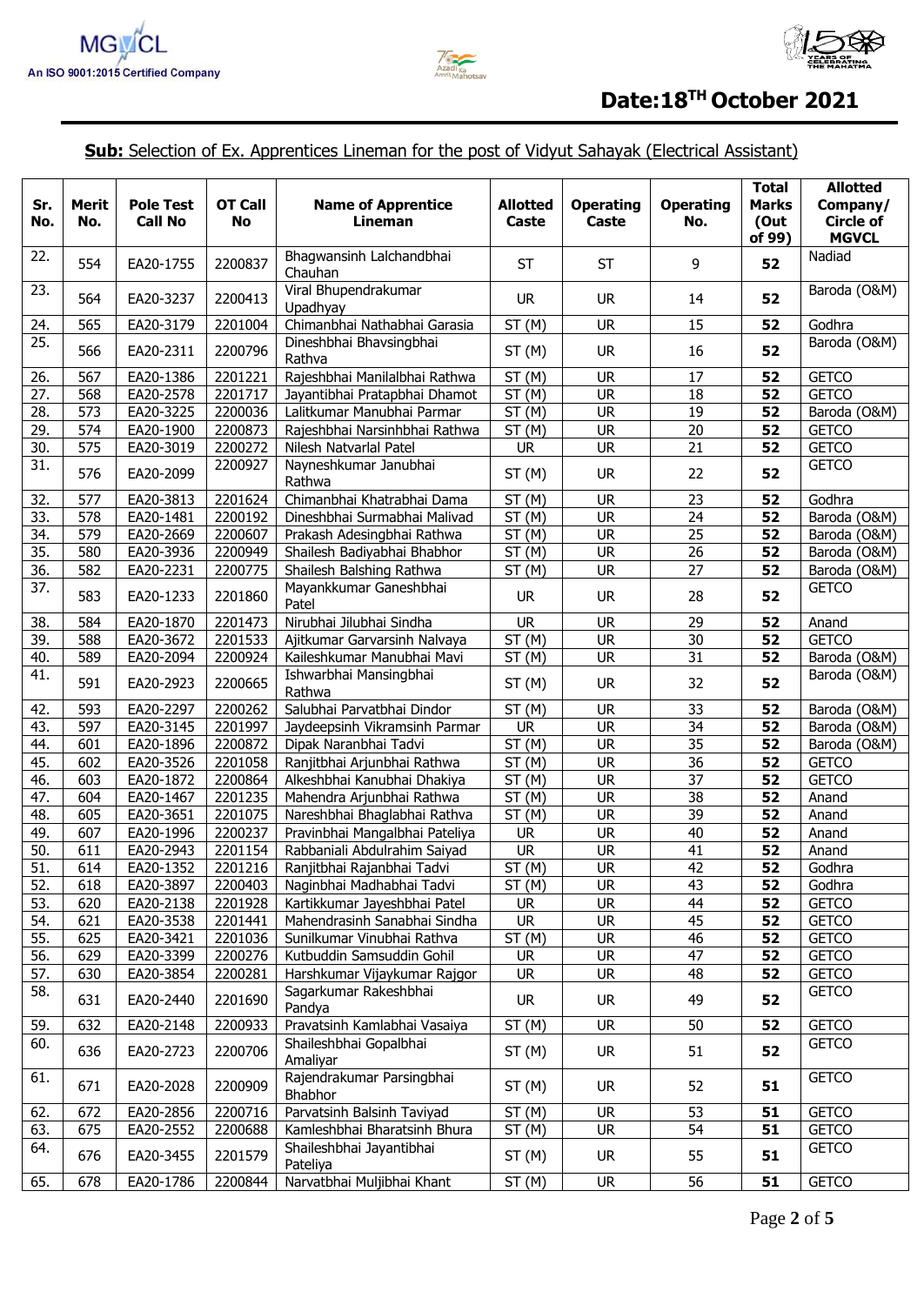



# **Sub:** Selection of Ex. Apprentices Lineman for the post of Vidyut Sahayak (Electrical Assistant)

| Sr.<br>No.        | Merit<br>No. | <b>Pole Test</b><br><b>Call No</b> | OT Call<br><b>No</b> | <b>Name of Apprentice</b><br>Lineman | <b>Allotted</b><br>Caste | <b>Operating</b><br>Caste | <b>Operating</b><br>No. | <b>Total</b><br><b>Marks</b><br>(Out<br>of 99) | <b>Allotted</b><br>Company/<br><b>Circle of</b><br><b>MGVCL</b> |
|-------------------|--------------|------------------------------------|----------------------|--------------------------------------|--------------------------|---------------------------|-------------------------|------------------------------------------------|-----------------------------------------------------------------|
| 66.               | 680          | EA20-1993                          | 2200899              | Rajesh Ishwarbhai Rathwa             | ST(M)                    | <b>UR</b>                 | 57                      | 51                                             | <b>GETCO</b>                                                    |
| 67.               | 681          | EA20-2807                          | 2200647              | Vitthalbhai Gamabhai Rathava         | ST(M)                    | <b>UR</b>                 | 58                      | 51                                             | <b>GETCO</b>                                                    |
| 68.               | 682          | EA20-2435                          | 2200676              | Jaydeep Haribhai Parmar              | ST(M)                    | <b>UR</b>                 | 59                      | 51                                             | <b>GETCO</b>                                                    |
| 69.               | 683          | EA20-1354                          | 2200176              | Miteshkumar Narvatsinh Damor         | ST(M)                    | <b>UR</b>                 | 60                      | 51                                             | <b>GETCO</b>                                                    |
| 70.               | 686          | EA20-1709                          | 2200215              | Parvatbhai Ratnabhai Maliwad         | <b>ST</b><br>(M)         | <b>UR</b>                 | 61                      | 51                                             | <b>GETCO</b>                                                    |
| 71.               | 687          | EA20-3806                          | 2200425              | Dineshbhai Dhanjibhai Gelat          | ST<br>(M)                | <b>UR</b>                 | 62                      | 51                                             | <b>GETCO</b>                                                    |
| 72.               | 688          | EA20-2686                          | 2200496              | Rajesh Laljibhai Fanat               | ST(M)                    | <b>UR</b>                 | 63                      | 51                                             | <b>GETCO</b>                                                    |
| $\overline{73}$ . | 689          | EA20-1143                          | 2200158              | Umesh Ravjibhai Kharadi              | ST (M)                   | <b>UR</b>                 | 64                      | 51                                             | <b>GETCO</b>                                                    |
| 74.               | 691          | EA20-2791                          | 2200081              | Kantibhai Pratapbhai Baria           | ST(M)                    | <b>UR</b>                 | 65                      | 51                                             | <b>GETCO</b>                                                    |
| 75.               | 692          | EA20-2381                          | 2200818              | Lalit Keshavbhai Rathod              | ST(M)                    | <b>UR</b>                 | 66                      | 51                                             | <b>GETCO</b>                                                    |
| $\overline{76}$ . | 694          | EA20-3443                          | 2201041              | Nareshkumar Lalabhai<br>Bamaniya     | ST(M)                    | <b>UR</b>                 | 67                      | 51                                             | <b>GETCO</b>                                                    |
| 77.               | 695          | EA20-3293                          | 2201364              | Jashpalsinh Vijaysinh Puvar          | <b>UR</b>                | <b>UR</b>                 | 68                      | 51                                             | <b>GETCO</b>                                                    |
| 78.               | 696          | EA20-2583                          | 2201790              | Piyushkumar Ganpatram<br>Pancholi    | <b>UR</b>                | <b>UR</b>                 | 69                      | 51                                             | <b>GETCO</b>                                                    |
| 79.               | 703          | EA20-3765                          | 2201550              | Hiteshkumar Rohitbhai Rathwa         | ST(M)                    | <b>UR</b>                 | 70                      | 51                                             | <b>GETCO</b>                                                    |
| 80.               | 704          | EA20-3596                          | 2201069              | Dilawarsing Rayashingbhai<br>Rathava | ST(M)                    | <b>UR</b>                 | 71                      | 51                                             | <b>GETCO</b>                                                    |
| 81.               | 705          | EA20-1468                          | 2201236              | Ravibhai Maganbhai Tadavi            | ST(M)                    | <b>UR</b>                 | 72                      | 51                                             | <b>GETCO</b>                                                    |
| 82.               | 706          | EA20-1708                          | 2200214              | Sanjaykumar Somabhai<br>Garasiya     | ST(M)                    | <b>UR</b>                 | 73                      | 51                                             | <b>GETCO</b>                                                    |
| 83.               | 707          | EA20-1892                          | 2200463              | Ashwinbhai Dahyabhai Ansari          | ST(M)                    | <b>UR</b>                 | 74                      | 51                                             | <b>GETCO</b>                                                    |
| 84.               | 709          | EA20-2639                          | 2200492              | Rakeshkumar Navjibhai Ninama         | ST(M)                    | <b>UR</b>                 | 75                      | 51                                             | <b>GETCO</b>                                                    |
| 85.               | 710          | EA20-2272                          | 2200357              | Anilbhai Shantubhai Solanki          | ST(M)                    | <b>UR</b>                 | 76                      | 51                                             | <b>GETCO</b>                                                    |
| 86.               | 714          | EA20-3880                          | 2201626              | Rakeshbhai Sardarbhai<br>Sangada     | ST(M)                    | <b>UR</b>                 | 77                      | 51                                             | <b>GETCO</b>                                                    |
| 87.               | 715          | EA20-2498                          | 2201077              | Mohsinminya Mahebubmiya<br>Malek     | <b>UR</b>                | <b>UR</b>                 | 78                      | 51                                             | <b>GETCO</b>                                                    |
| 88.               | 716          | EA20-3504                          | 2202027              | Indrajitsinh Harendrasinh Raulji     | <b>UR</b>                | <b>UR</b>                 | 79                      | 51                                             | <b>GETCO</b>                                                    |
| 89.               | 718          | EA20-1079                          | 2201284              | Dharmendrakumar Balubhai<br>Tadvi    | ST(M)                    | <b>UR</b>                 | 80                      | 51                                             | <b>GETCO</b>                                                    |
| 90.               | 720          | EA20-3703                          | 2201610              | Dinesh Mangalbhai Vagadia            | ST(M)                    | <b>UR</b>                 | 81                      | 51                                             | <b>GETCO</b>                                                    |
| 91.               | 721          | EA20-3790                          | 2201621              | Golapbhai Hemabhai Khant             | <b>UR</b>                | <b>UR</b>                 | 82                      | 51                                             | <b>GETCO</b>                                                    |
| 92.               | 722          | EA20-3182                          | 2201005              | Mukesh Chhatrabhai Bhuriya           | ST(M)                    | <b>UR</b>                 | $\overline{83}$         | 51                                             | <b>GETCO</b>                                                    |
| 93.               | 723          | EA20-3105                          | 2200116              | Rakesh Parvatbhai Pateliya           | ST(M)                    | <b>UR</b>                 | 84                      | 51                                             | <b>GETCO</b>                                                    |
| 94.               | 725          | EA20-2595                          | 2201378              | Renkeshbhai Manshingbhai<br>Dindor   | ST(M)                    | <b>UR</b>                 | 85                      | 51                                             | <b>GETCO</b>                                                    |
| 95.               | 726          | EA20-1410                          | 2201349              | Vijaykumar Girishbhai Patel          | <b>UR</b>                | <b>UR</b>                 | 86                      | 51                                             | <b>GETCO</b>                                                    |
| 96.               | 727          | EA20-1705                          | 2200297              | Mahebubkhan Sirajkhan Pathan         | <b>UR</b>                | <b>UR</b>                 | 87                      | 51                                             | <b>GETCO</b>                                                    |
| 97.               | 728          | EA20-2861                          | 2201138              | Salmankhan Majidkhan Pathan          | <b>UR</b>                | <b>UR</b>                 | 88                      | 51                                             | <b>GETCO</b>                                                    |
| 98.               | 730          | EA20-2998                          | 2200964              | Sarjankumar Ravjibhai Tadvi          | ST(M)                    | <b>UR</b>                 | 89                      | 51                                             | <b>GETCO</b>                                                    |
| 99.               | 734          | EA20-2027                          | 2200243              | Sanjaykumar Devabhai Taviyad         | ST(M)                    | <b>UR</b>                 | $\overline{90}$         | 51                                             | <b>GETCO</b>                                                    |
| 100.              | 735          | EA20-3531                          | 2201589              | Rameshbhai Kanabhai Khant            | ST(M)                    | <b>UR</b>                 | 91                      | 51                                             | <b>GETCO</b>                                                    |
| 101.              | 737          | EA20-2853                          | 2200084              | Rameshkumar Shivabhai<br>Chokiyat    | <b>UR</b>                | UR.                       | 92                      | 51                                             | <b>GETCO</b>                                                    |
| 102.              | 738          | EA20-3480                          | 2201050              | Rupesh Vinubhai Rathwa               | ST(M)                    | <b>UR</b>                 | 93                      | 51                                             | <b>GETCO</b>                                                    |
| 103.              | 783          | EA20-1644                          | 2200453              | Kanubhai Bhailalbhai Valand          | <b>SEBC</b>              | <b>SEBC</b>               | $\mathbf{1}$            | 50                                             | Baroda (O&M)                                                    |
| 104.              | 784          | EA20-2282                          | 2200785              | Narendra Ishwarbhai Bariya           | <b>SEBC</b>              | <b>SEBC</b>               | 2                       | 50                                             | Baroda (O&M)                                                    |
| 105.              | 788          | EA20-2979                          | 2201160              | Manishkumar Harsadbhai Barot         | <b>SEBC</b>              | <b>SEBC</b>               | 3                       | 50                                             | <b>GETCO</b>                                                    |
| 106.              | 789          | EA20-2281                          | 2200784              | Kiritkumar Dineshbhai Bariya         | <b>SEBC</b>              | <b>SEBC</b>               | 4                       | 50                                             | Baroda (O&M)                                                    |
| 107.              | 794          | EA20-1493                          | 2200194              | Girishkumar Kalubhai Patel           | <b>SEBC</b>              | <b>SEBC</b>               | 5                       | 50                                             | Godhra                                                          |
| 108.              | 795          | EA20-3240                          | 2202006              | Dilipsinh Hathibhai Khant            | <b>SEBC</b>              | <b>SEBC</b>               | 6                       | 50                                             | Baroda (O&M)                                                    |
| 109.              | 798          | EA20-3104                          | 2201987              | Rajeshkumar Narvatsinh Baria         | <b>SEBC</b>              | <b>SEBC</b>               | 7                       | 50                                             | Anand                                                           |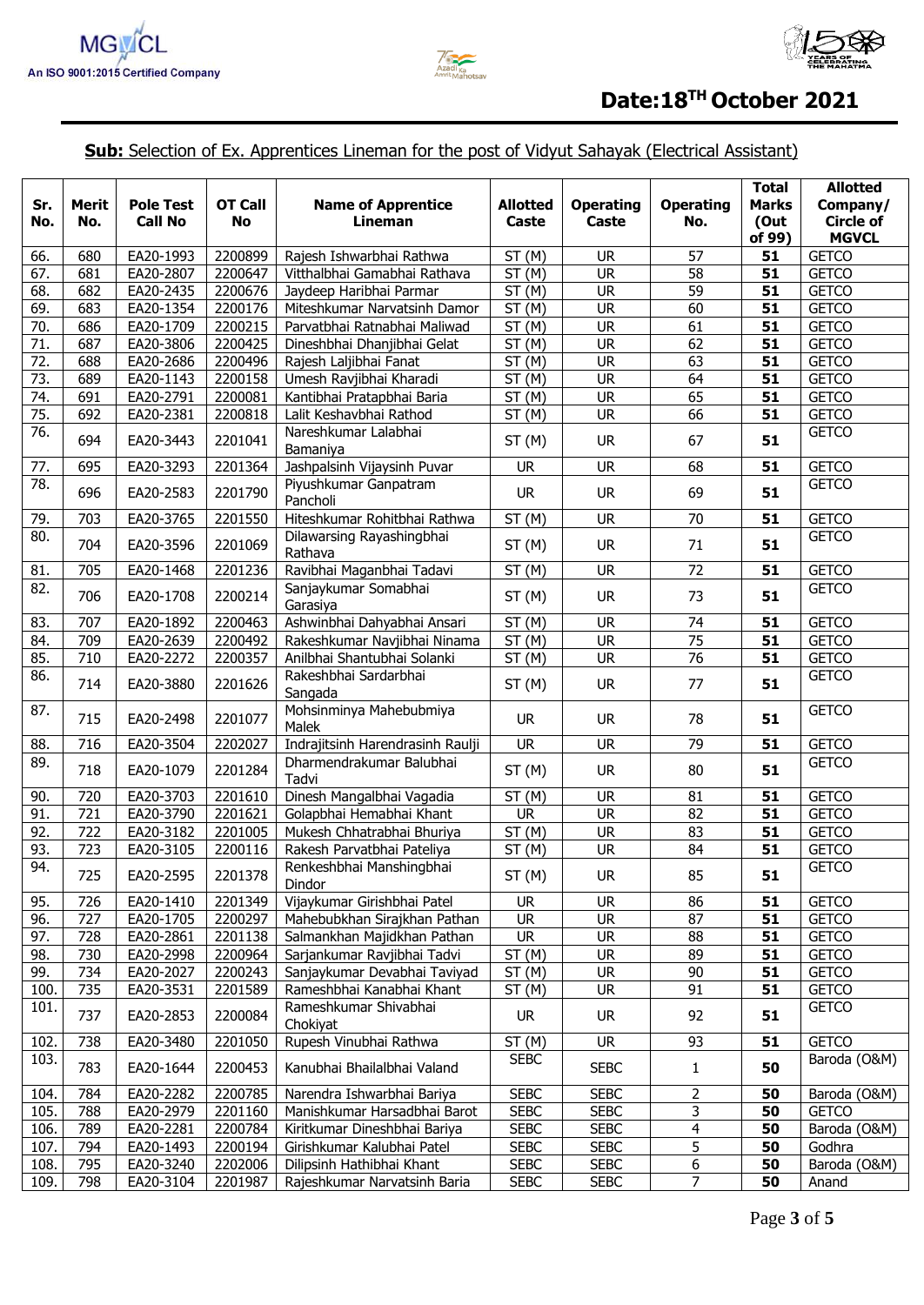



## **Sub:** Selection of Ex. Apprentices Lineman for the post of Vidyut Sahayak (Electrical Assistant)

| Sr.<br>No. | Merit<br>No. | <b>Pole Test</b><br><b>Call No</b> | <b>OT Call</b><br><b>No</b> | <b>Name of Apprentice</b><br>Lineman  | <b>Allotted</b><br>Caste | <b>Operating</b><br>Caste | <b>Operating</b><br>No. | <b>Total</b><br><b>Marks</b><br>(Out<br>of 99) | <b>Allotted</b><br>Company/<br><b>Circle of</b><br><b>MGVCL</b> |
|------------|--------------|------------------------------------|-----------------------------|---------------------------------------|--------------------------|---------------------------|-------------------------|------------------------------------------------|-----------------------------------------------------------------|
| 110        | 802          | EA20-1276                          | 2201865                     | Rameshbhai Fatesinh Patel             | <b>SEBC</b>              | <b>SEBC</b>               | 8                       | 50                                             | Godhra                                                          |
| 111        | 804          | EA20-3604                          | 2201836                     | Sureshbhai Dhirabhai Baraiya          | <b>SEBC</b>              | <b>SEBC</b>               | 9                       | 50                                             | Baroda (O&M)                                                    |
| 112.       | 805          | EA20-2962                          | 2200672                     | Vijaykumar Bhagubhai Rabari           | <b>SEBC</b>              | <b>SEBC</b>               | 10                      | 50                                             | <b>GETCO</b>                                                    |
| 113.       | 807          | EA20-2539                          | 2200579                     | Maheshkumar Madansinh<br>Thakor       | <b>SEBC</b>              | <b>SEBC</b>               | 11                      | 50                                             | <b>GETCO</b>                                                    |
| 114.       | 808          | EA20-2953                          | 2201155                     | Kanubhai Rameshbhai Vaghela           | <b>SEBC</b>              | <b>SEBC</b>               | 12                      | 50                                             | Anand                                                           |
| 115.       | 811          | EA20-2085                          | 2200923                     | Vijaykumar Bharatsinh Baria           | <b>SEBC</b>              | <b>SEBC</b>               | 13                      | 50                                             | Godhra                                                          |
| 116.       | 821          | EA20-2428                          | 2201910                     | Dipakkumar Karansinh Baria            | <b>SEBC</b>              | <b>SEBC</b>               | 14                      | 50                                             | Godhra                                                          |
| 117.       | 828          | EA20-3361                          | 2201396                     | Mukeshkumar Manubhai Gohel            | <b>SEBC</b>              | <b>SEBC</b>               | 15                      | 50                                             | Anand                                                           |
| 118.       | 830          | EA20-1745                          | 2200304                     | Shailesh Govindbhai Thakor            | <b>SEBC</b>              | <b>SEBC</b>               | 16                      | 50                                             | Anand                                                           |
| 119.       | 832          | EA20-1415                          | 2201876                     | Maiyuddin Mohamadbhai Malek           | <b>SEBC</b>              | <b>SEBC</b>               | 17                      | 50                                             | Baroda (O&M)                                                    |
| 120.       | 833          | EA20-2527                          | 2201784                     | Kalpeshgiri Vijaygiri Gosai           | <b>SEBC</b>              | <b>SEBC</b>               | 18                      | 50                                             | <b>GETCO</b>                                                    |
| 121.       | 834          | EA20-2558                          | 2201093                     | Mahammadhanif<br>Najirmahmmad Khokhar | <b>SEBC</b>              | <b>SEBC</b>               | 19                      | 50                                             | <b>GETCO</b>                                                    |
| 122.       | 835          | EA20-3745                          | 2200520                     | Nitinkumar Viththalbhai Machhi        | <b>SEBC</b>              | <b>SEBC</b>               | 20                      | 50                                             | <b>GETCO</b>                                                    |
| 123.       | 836          | EA20-3457                          | 2201803                     | Jayeshkumar G Amdavadiya              | <b>SEBC</b>              | <b>SEBC</b>               | 21                      | 50                                             | <b>GETCO</b>                                                    |
| 124.       | 842          | EA20-1454                          | 2201878                     | Pravinbhai Raghubhai Pagi             | <b>SEBC</b>              | <b>SEBC</b>               | $\overline{22}$         | 50                                             | Baroda (O&M)                                                    |
| 125.       | 848          | EA20-3871                          | 2201019                     | Mansinh Arjunsinh Parmar              | <b>SEBC</b>              | <b>SEBC</b>               | 23                      | 50                                             | Anand                                                           |
| 126.       | 849          | EA20-1869                          | 2201472                     | Maneshkumar Ramanbhai<br>Talpada      | <b>SEBC</b>              | <b>SEBC</b>               | 24                      | 50                                             | Anand                                                           |
| 127.       | 850          | EA20-2466                          | 2201695                     | Narendrakumar Dalsukhbhai<br>Khandla  | <b>SEBC</b>              | <b>SEBC</b>               | 25                      | 50                                             | <b>GETCO</b>                                                    |
| 128.       | 853          | EA20-3726                          | 2201613                     | Urveshpuri Mahendrapuri<br>Goswami    | <b>SEBC</b>              | <b>SEBC</b>               | 26                      | 50                                             | <b>GETCO</b>                                                    |
| 129.       | 854          | EA20-2406                          | 2200829                     | Ranjit Amrabhai Bariya                | <b>SEBC</b>              | <b>SEBC</b>               | 27                      | 50                                             | Baroda (O&M)                                                    |
| 130.       | 855          | EA20-2840                          | 2200654                     | Rafikbhai Mustakbhai Malek            | <b>SEBC</b>              | <b>SEBC</b>               | 28                      | 50                                             | Baroda (O&M)                                                    |
| 131.       | 857          | EA20-2616                          | 2201106                     | Harishgiri Mahendragiri<br>Goswami    | <b>SEBC</b>              | <b>SEBC</b>               | 29                      | 50                                             | Baroda (O&M)                                                    |
| 132.       | 862          | EA20-3484                          | 2201435                     | Vikramkumar Kanubhai Vaghela          | <b>SEBC</b>              | <b>SEBC</b>               | 30                      | 50                                             | <b>GETCO</b>                                                    |
| 133.       | 863          | EA20-2334                          | 2200802                     | Rajubhai Kalidas Patanwadiya          | <b>SEBC</b>              | <b>SEBC</b>               | 31                      | 50                                             | Baroda (O&M)                                                    |
| 134.       | 864          | EA20-2524                          | 2201709                     | Anilkumar Khemabhai Patel             | <b>SEBC</b>              | <b>SEBC</b>               | 32                      | 50                                             | Godhra                                                          |
| 135.       | 866          | EA20-3709                          | 2201939                     | Kalpeshkumar Champalal<br>Chauhan     | <b>SEBC</b>              | <b>SEBC</b>               | 33                      | 50                                             | Baroda (O&M)                                                    |
| 136.       | 867          | EA20-1662                          | 2201260                     | Prakash Arjunbhai Baria               | <b>SEBC</b>              | <b>SEBC</b>               | 34                      | 50                                             | Baroda (O&M)                                                    |
| 137.       | 871          | EA20-2738                          | 2200074                     | Ishvarkumar Manharsinh Bariya         | <b>SEBC</b>              | <b>SEBC</b>               | 35                      | 50                                             | Godhra                                                          |
| 138.       | 873          | EA20-3779                          | 2201619                     | Ghanshyambhai Ramabhai Mali           | <b>SEBC</b>              | <b>SEBC</b>               | 36                      | 50                                             | Godhra                                                          |
| 139.       | 876          | EA20-2387                          | 2201687                     | Ajaykumar Dilipbhai Parmar            | <b>SEBC</b>              | <b>SEBC</b>               | 37                      | 50                                             | Anand                                                           |
| 140.       | 877          | EA20-2268                          | 2200355                     | Tushar Rajeshbhai Parmar              | <b>SEBC</b>              | <b>SEBC</b>               | 38                      | 50                                             | Baroda (O&M)                                                    |
| 141.       | 878          | EA20-1803                          | 2200850                     | Kalpeshbhai Bhikhabhai Parekh         | <b>SEBC</b>              | <b>SEBC</b>               | 39                      | 50                                             | Godhra                                                          |
| 142.       | 880          | EA20-3434                          | 2201427                     | Jaydipsinh Panchabhai Koli            | <b>SEBC</b>              | <b>SEBC</b>               | 40                      | 50                                             | Godhra                                                          |
| 143.       | 881          | EA20-3676                          | 2200505                     | Jayeshbhai Vallabbhai Khristi         | <b>SEBC</b>              | <b>SEBC</b>               | 41                      | 50                                             | <b>GETCO</b>                                                    |
| 144.       | 886          | EA20-2736                          | 2200626                     | Himmatsinh Dalabhai Patel             | <b>SEBC</b>              | <b>SEBC</b>               | 42                      | 50                                             | Godhra                                                          |
| 145.       | 889          | EA20-3374                          | 2201566                     | Jayeshkumar Maganbhai<br>Vaghela      | <b>SEBC</b>              | <b>SEBC</b>               | 43                      | 50                                             | <b>GETCO</b>                                                    |
| 146.       | 891          | EA20-2370                          | 2200373                     | Naineshkumar Kalpeshbhai<br>Parmar    | <b>SEBC</b>              | <b>SEBC</b>               | 44                      | 50                                             | Godhra                                                          |
| 147.       | 894          | EA20-3707                          | 2200511                     | Hareshbhai Bharatbhai<br>Chauhan      | <b>SEBC</b>              | <b>SEBC</b>               | 45                      | 50                                             | <b>GETCO</b>                                                    |
| 148.       | 897          | EA20-3962                          | 2201968                     | Yogesh Arvindbhai Bariya              | <b>SEBC</b>              | <b>SEBC</b>               | 46                      | 50                                             | Godhra                                                          |
| 149.       | 900          | EA20-3791                          | 2201622                     | Parshottamdas Pravinkumar<br>Patel    | <b>SEBC</b>              | <b>SEBC</b>               | 47                      | 50                                             | Godhra                                                          |
| 150.       | 901          | EA20-1774                          | 2200307                     | Dharmeshkumar Jayantibhai<br>Thakor   | <b>SEBC</b>              | <b>SEBC</b>               | 48                      | 50                                             | Godhra                                                          |
| 151.       | 905          | EA20-1597                          | 2200552                     | Hitesh Jashvantbhai Baria             | <b>SEBC</b>              | <b>SEBC</b>               | 49                      | 50                                             | <b>GETCO</b>                                                    |
| 152.       | 907          | EA20-3322                          | 2202014                     | Sanjaybhai Anadabhai Khant            | <b>SEBC</b>              | <b>SEBC</b>               | 50                      | 50                                             | <b>GETCO</b>                                                    |
|            |              |                                    |                             |                                       |                          |                           |                         | Page 4 of 5                                    |                                                                 |